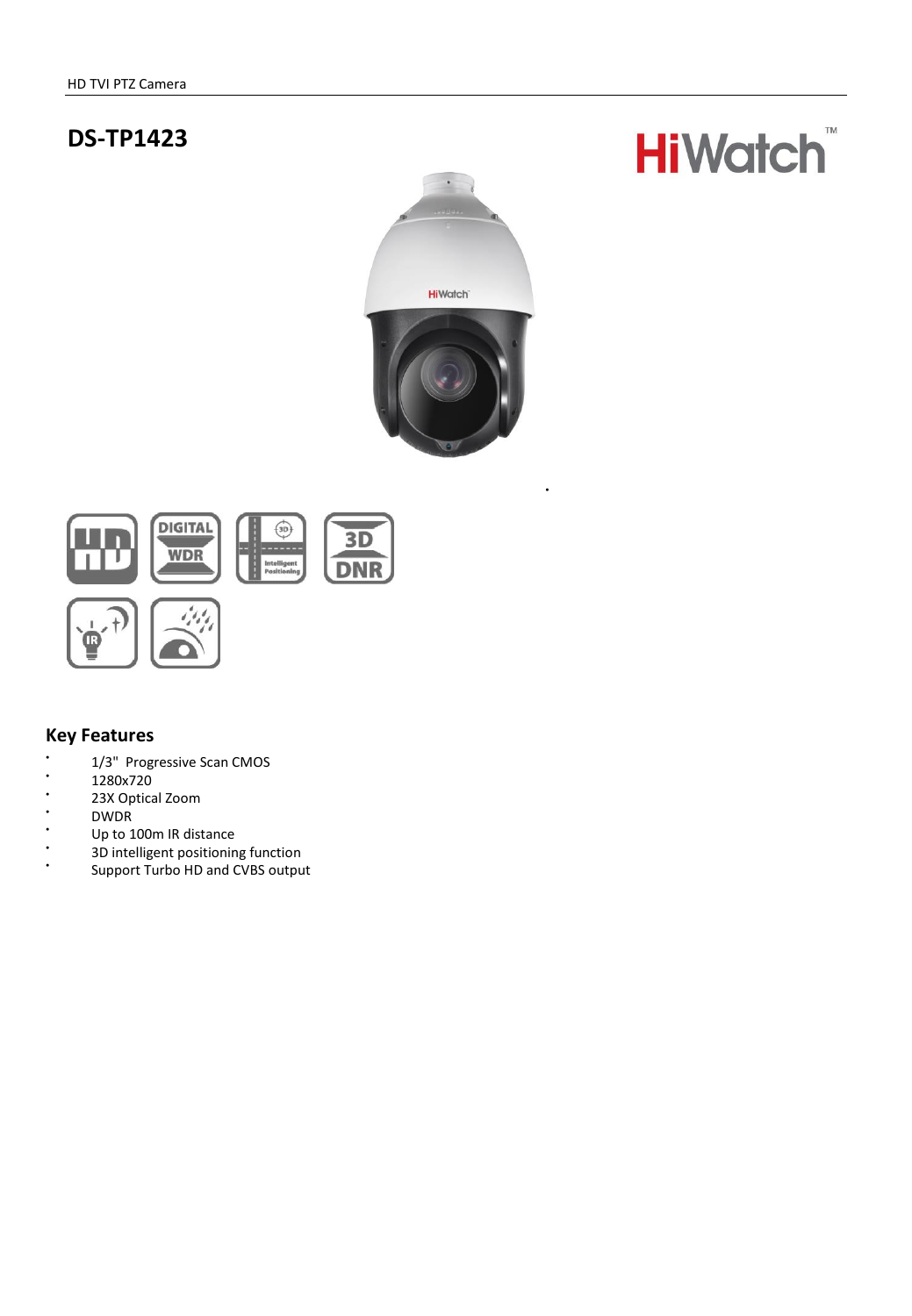# **Function Description**

#### *System function:*

- *1/3'' high performance CMOS, up to 1280x720 resolution*
- ±*0.1° Preset Accuracy*
- *Self-adaptive to HIKVISION, Pelco-P/D protocol*
- *3D intelligent positioning function*
- *Power-off memory function: restore PTZ & Lens status after reboot*
- *Built-in temperature sensor, with display of internal temperature*
- *Lightning protection, surge protection and voltage transient protection*
- *IP66 standard (outdoor dome)*
- *RS-485 communication diagnosis*
- *Scheduled PTZ movement*
- *UTC(Up the Coax) function*
- *CVBS output*

### *Camera function:*

- *Auto focus, auto white balance, backlight compensation and auto/manual day & night switch*
- *Privacy masks programmable*
- *3D DNR*
- *DWDR*

### *PTZ function:*

- *360*° *endless pan range and -15°-90*° *tilt range*
- *80*°*/s Pan Preset Speed and 80*°*/s Tilt Preset Speed*
- *0.1°-80*°*/s Manual Pan Speed and 0.1*°*-80*°*/s Manual Tilt Speed*
- *256 presets programmable; preset image freezing capability*
- *8 patrols, up to 32 presets per patrol*
- *4 patterns, with the total recording time not less than 10 minutes*
- *Proportional zoom function*
- *Park action: auto call up of PTZ movement, after a defined time of inactivity*

#### *IR function:*

- *0 Lux minimum illumination*
- *Up to 100m IR distance*
- *IR light MTBF reaching up to 30,000 hours*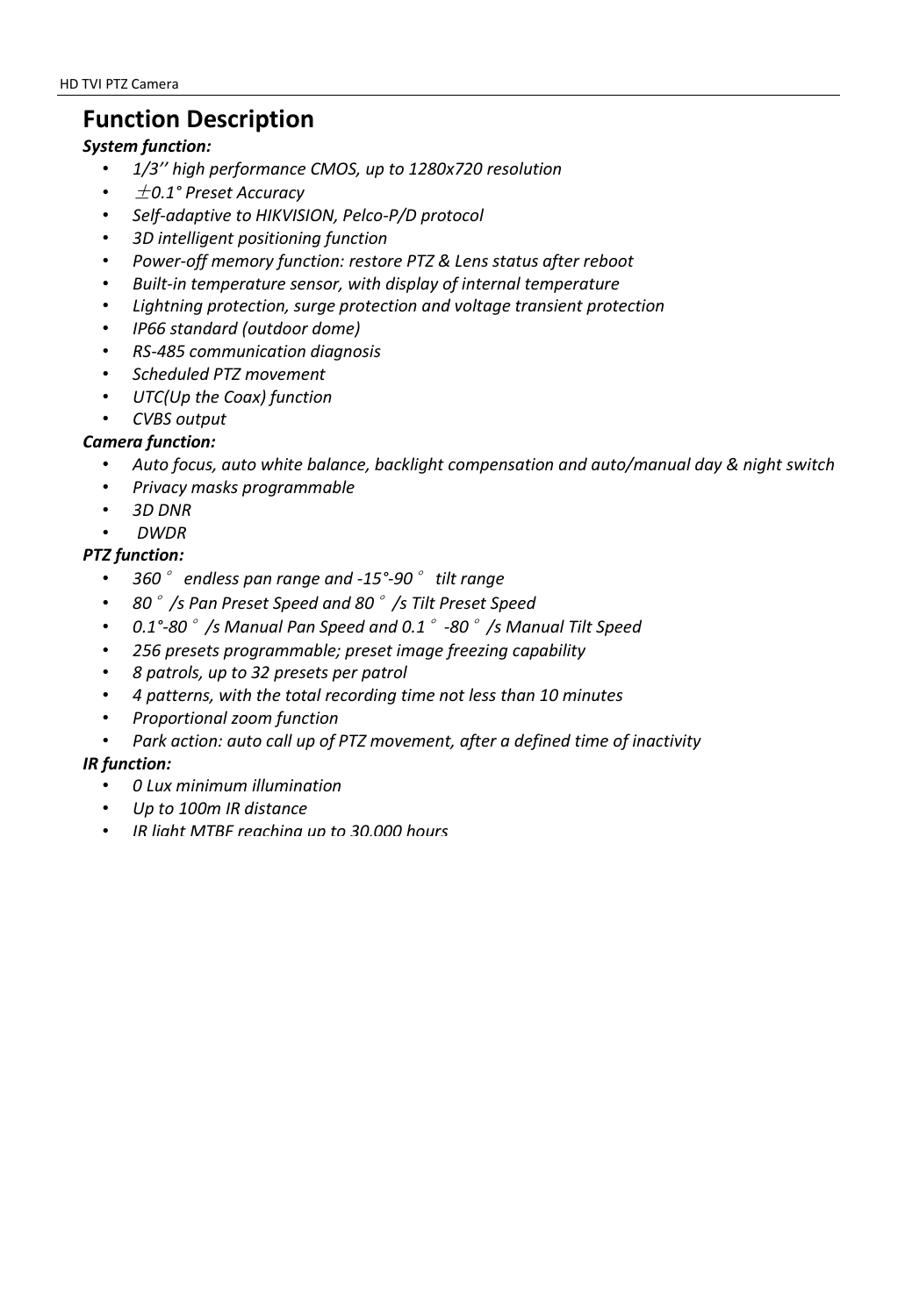# **Function Description**

#### *System function:*

- *1/3'' high performance CMOS, up to 1280x720resolution*
- ±*0.1*° *Preset Accuracy*
- *Self-adaptive to Pelco-P/D protocol*
- *3D intelligent positioning function*
- *Power-off memory function: restore PTZ & Lens status after reboot*
- *Built-in temperature sensor, with display of internal temperature*
- *Lightning protection, surge protection and voltage transient protection*
- *IP66 standard (outdoor dome)*
- *RS-485 communication diagnosis*
- *Scheduled PTZ movement*
- *UTC(Up the Coax) function*
- *CVBS output*

#### *Camera function:*

- *Auto focus, auto white balance, backlight compensation and auto/manual day & night switch*
- *Privacy masks programmable*
- *3D DNR, digital zoom*
- *DWDR, EIS*

#### *PTZ function:*

- *360*° *endless pan range and -15*°*-90*° *tilt range*
- *80*°*/s Pan Preset Speed and 80*°*/s Tilt Preset Speed*
- *0.1*°*-80*°*/s Manual Pan Speed and 0.1*°*-80*°*/s*

*Manual Tilt Speed*

- *256 presets programmable; preset image freezing capability*
- *8 patrols, up to 32 presets per patrol*
- *4 patterns, with the total recording time not less than 10 minutes*
- *Proportional zoom function*
- *Park action: auto call up of PTZ movement, after a defined time of inactivity*

#### *IR function:*

- *0 Lux minimum illumination*
- *Up to 100m IR distance*
- *IR light MTBF reaching up to 30,000 hours*
- *Smart IR mode*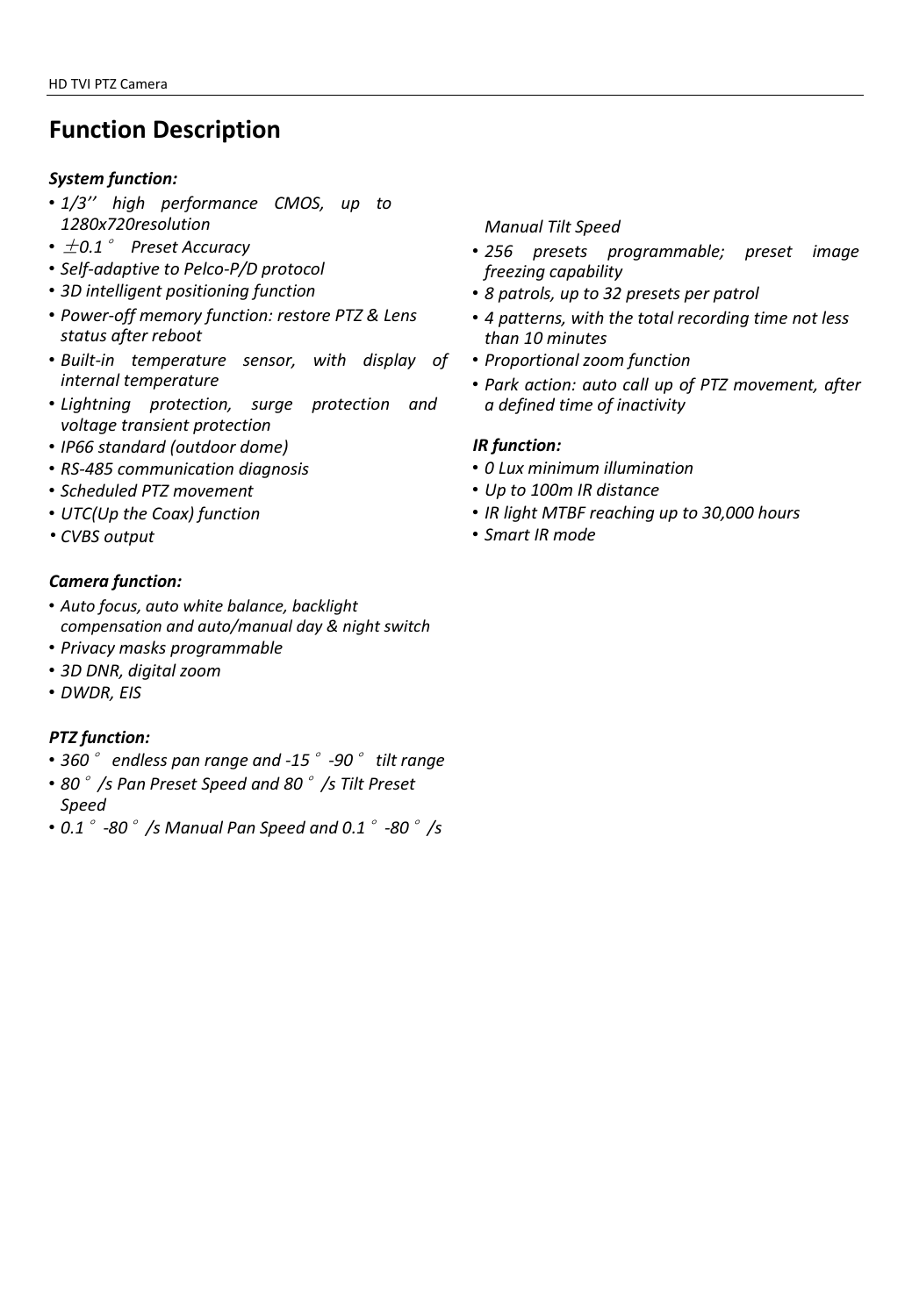| <b>Model</b>                    | <b>DS-TP1423</b>                                                                       |
|---------------------------------|----------------------------------------------------------------------------------------|
|                                 |                                                                                        |
| Camera Module                   |                                                                                        |
| Image Sensor                    | 1/3" Progressive Scan CMOS                                                             |
| Min. Illumination<br>Max. Image | Color: 0.05Lux@( F1.4,AGC ON);        B/W: 0.005Lux@( F1.4,AGC ON), 0 Lux with IR      |
| Resolution                      | 1280 × 720                                                                             |
| Focal Length                    | 4-92.0mm, 23x                                                                          |
| Digital Zoom                    | 16X                                                                                    |
| Zoom Speed                      | Approx.3s(Optical Wide~Tele)                                                           |
| Angle of View                   | 49-2.2 degree(Wide-Tele)                                                               |
| Min. Working<br>Distance        | 10~1,000mm(Wide~Tele)                                                                  |
| Aperture Range                  | F1.4-F3.5                                                                              |
| Focus Mode                      | Auto / Semiautomatic / Manual                                                          |
| <b>DWDR</b>                     | Support                                                                                |
| S / N Ratio                     | $\geq 50dB$                                                                            |
| <b>Shutter Time</b>             | $1 - 1/10,000s$                                                                        |
| AGC                             | Auto / Manual                                                                          |
| White Balance                   | Auto / Manual / ATW / Indoor / Outdoor                                                 |
|                                 | IR Cut Filter                                                                          |
| Day & Night                     | 8 privacy masks programmable; a maximum of 8 zones can be masked simultaneously on the |
| <b>Privacy Mask</b>             | same video screen                                                                      |
| Enhancement                     | 3D DNR, BLC, EIS                                                                       |
| <b>Pan and Tilt</b>             |                                                                                        |
| Range                           | Pan:360°endless; Tilt: -15°~90°(Auto Flip)                                             |
|                                 | Pan Manual Speed: 0.1°~80°/s, Pan Preset Speed: 80°/s                                  |
| Speed                           | Tilt Manual Speed: 0.1°~80°/s, Tilt Preset Speed: 80°/s                                |
| Number of Preset                | 256                                                                                    |
| Patrol                          | 8 patrols, up to 32 presets per patrol                                                 |
| Pattern                         | 4 patterns, with the total recording time not less than 10 minutes                     |
| Park Action                     | Preset / Patrol / Pattern / Pan scan / Tilt scan / Panorama scan                       |
| <b>Scheduled Task</b>           | Preset / Patrol / Pattern / Pan scan / Tilt scan / Panorama scan                       |
| <b>RS-485</b>                   |                                                                                        |
| communication                   |                                                                                        |
| diagnosis<br><b>Infrared</b>    | Support                                                                                |
| IR Distance                     | Up to 100m                                                                             |
| IR Intensity                    | Automatically adjusted, depending on the zoom ratio                                    |
| Input/Output                    |                                                                                        |
| Turbo HD Output                 | 1 turbo HD720P/1080P output, 1.0V[p-p] / 75 $\Omega$ , NTSC (or PAL) composite, BNC    |
| <b>CVBS Output</b>              | 1.0V[p-p] / 75Ω, NTSC (or PAL) composite, BNC                                          |
|                                 | Half-duplex mode                                                                       |
| RS-485 Interface                | Self-adaptive Pelco-P, Pelco-D protocol                                                |
| <b>General</b>                  |                                                                                        |
| Menu Language                   | English                                                                                |
| Power                           | 12VDC, Max.18W                                                                         |
| Working                         | -30 °C-65°C(-22°F-149°F)                                                               |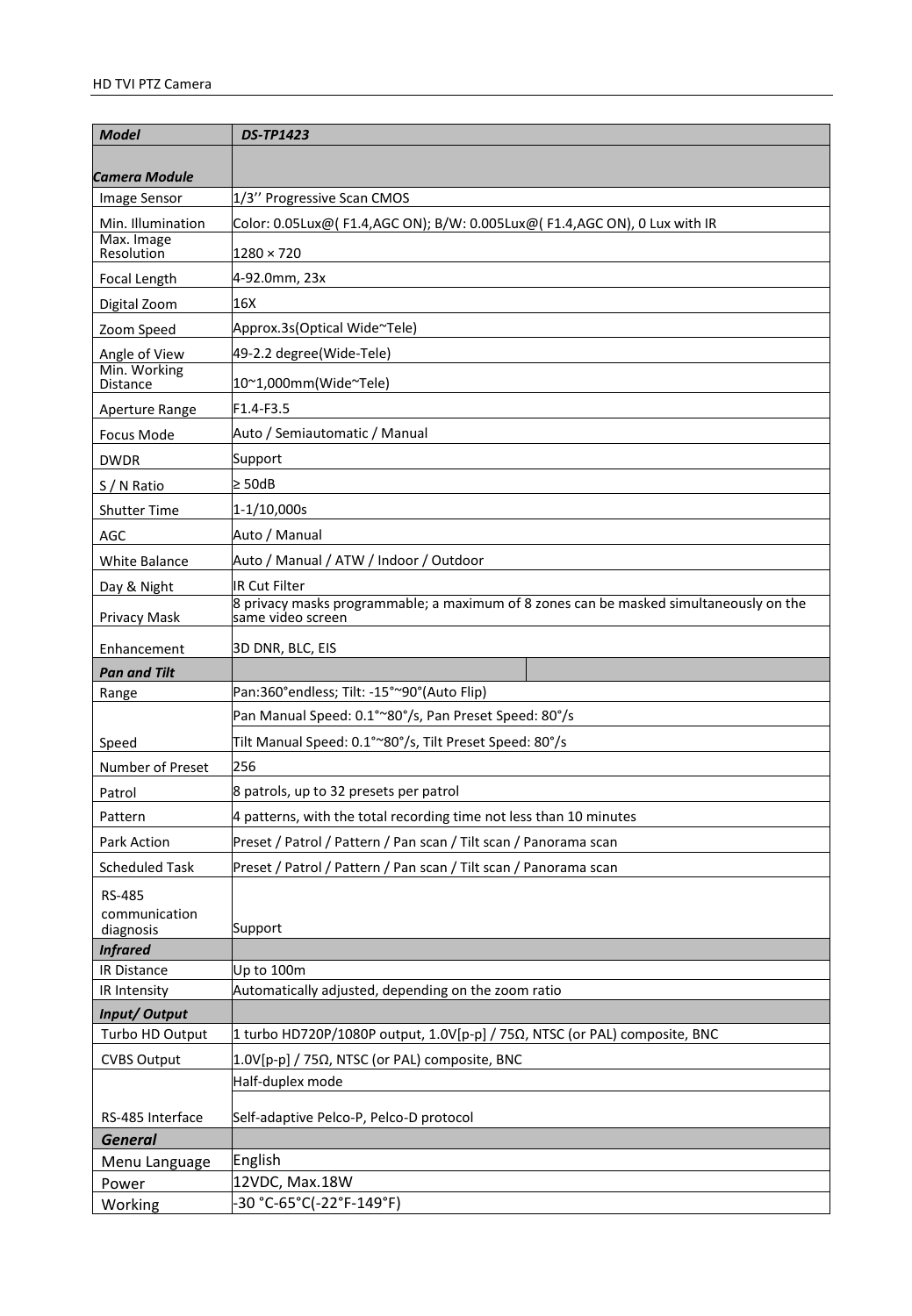HD TVI PTZ Camera

| Temperature /           |                                                                                    |
|-------------------------|------------------------------------------------------------------------------------|
| Humidity                | 90% or less                                                                        |
| <b>Protection Level</b> | IP66 standard                                                                      |
|                         | TVS 4,000V lightning protection, surge protection and voltage transient protection |
| Mounting                | Various mounting modes optional                                                    |
| <b>Dimensions</b>       | $\Phi$ 164.5(mm)×295(mm)                                                           |
| Weight (approx.)        | 2Kg (4.41lbs)                                                                      |